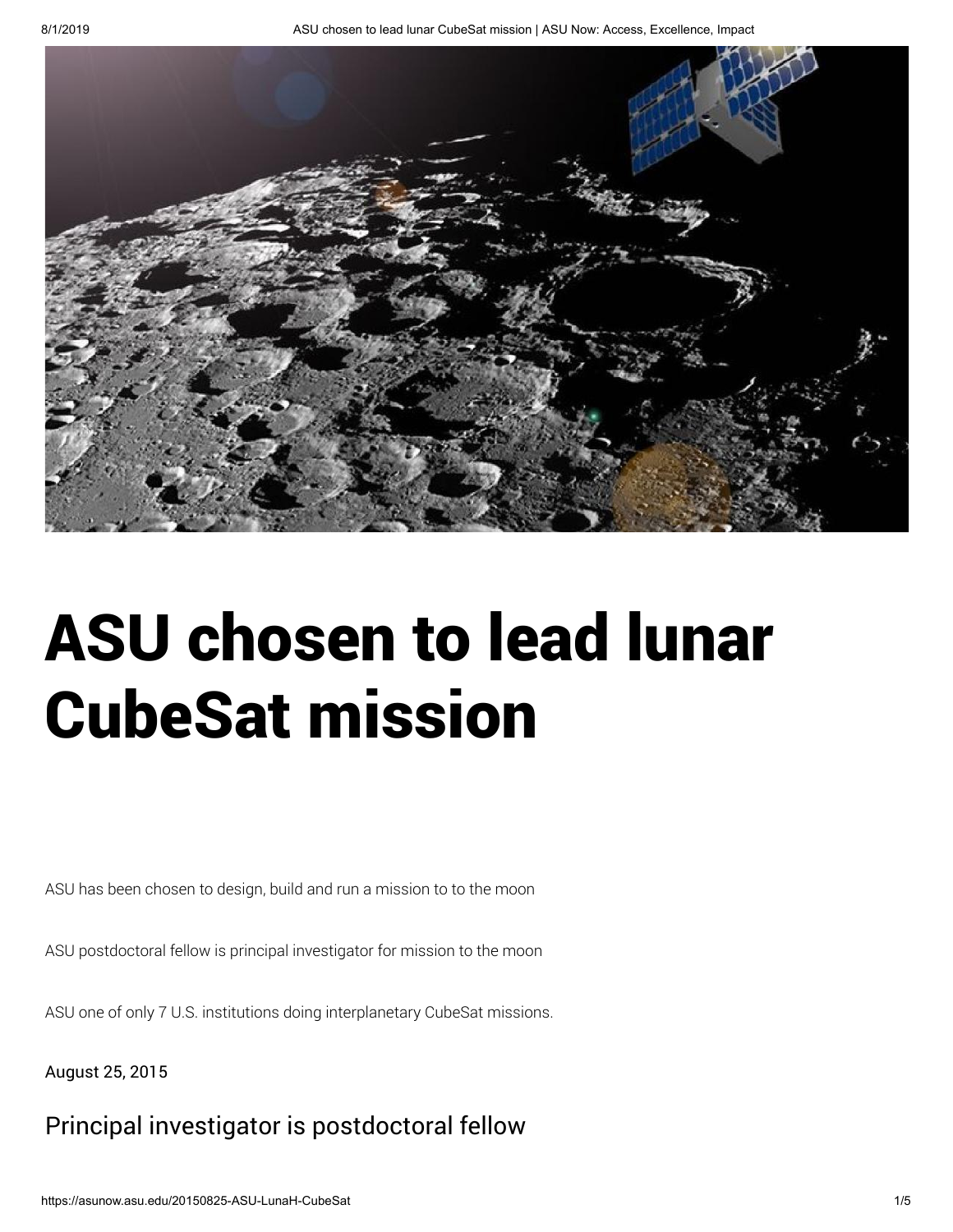**Editor's note:** [This story is being highlighted in ASU Now's year in review. To read more top stories from 2015,](https://asunow.asu.edu/20151214-asu-news-asu-year-review) click here (https://asunow.asu.edu/20151214-asu-news-asu-year-review).

A spacecraft the size of a shoebox with Arizona origins will soon be orbiting our nearest neighbor to create a map of water-ice on the moon.

The NASA-selected CubeSat will be designed, built and operated at Arizona State University and is one piece of the agency's larger mission to fully characterize the water content at the lunar South Pole in preparation for exploration, resource utilization and improved understanding of the moon's geologic history.

The spacecraft, called the Lunar Polar Hydrogen Mapper, or "LunaH-Map" for short, will produce the most detailed map to date of the moon's water deposits, unveiling new details about the depth and distribution of the ice that has been tentatively identified from previous missions. Confirming and mapping those deposits in detail will help NASA understand how much water might be available and will help inform NASA's strategy for sending humans farther into the solar system.

The ability to search for useful assets, such as hydrogen, can potentially enable astronauts to manufacture fuel and other provisions needed to sustain a crew for a journey to Mars, reducing the amount of fuel and weight that NASA would need to transport from Earth.

This is the third major space project for which NASA has selected ASU in the past year, and it is the first planetary science spacecraft mission that will be led by ASU. It represents a major achievement for planetary geologist Craig Hardgrove, the School of Earth and Space Exploration postdoctoral research associate who proposed the mission and will be overseeing it as principal investigator.

"All of our previous NASA mission involvement has consisted of us having instruments on other people's missions. This is ASU's first interplanetary mission – this is our mission, our chance to trail blaze," said Jim Bell, professor in ASU's School of Earth and Space Exploration and mission deputy principal investigator.

"It's a privilege to be leading this fantastic team, and I want to make sure we do it right and deliver on our promise to NASA," Hardgrove said.

CubeSats are part of a growing movement that is revolutionizing space exploration because of their small size and low cost of construction and operation, effectively opening the door to early-career scientists, providing them an opportunity to operate missions of their own.

"How much good science can we do with these small missions? We don't know the answer, but we will be one of the first groups to try to answer the question," Bell said.

# A university affair

Although this is one of NASA's first forays into deep-space science experiments with CubeSats, the technology isn't new to NASA and universities, which have recognized their value and have been building them for years.

"CubeSats are a model for a new way to gain access to space, but they are also a model for how to teach students how to design, build, operate and troubleshoot a real space mission," said Bell, who also directs ASU's [NewSpace Initiative \(http://newspace.asu.edu/\)](http://newspace.asu.edu/). "Students want to know how a spacecraft works, but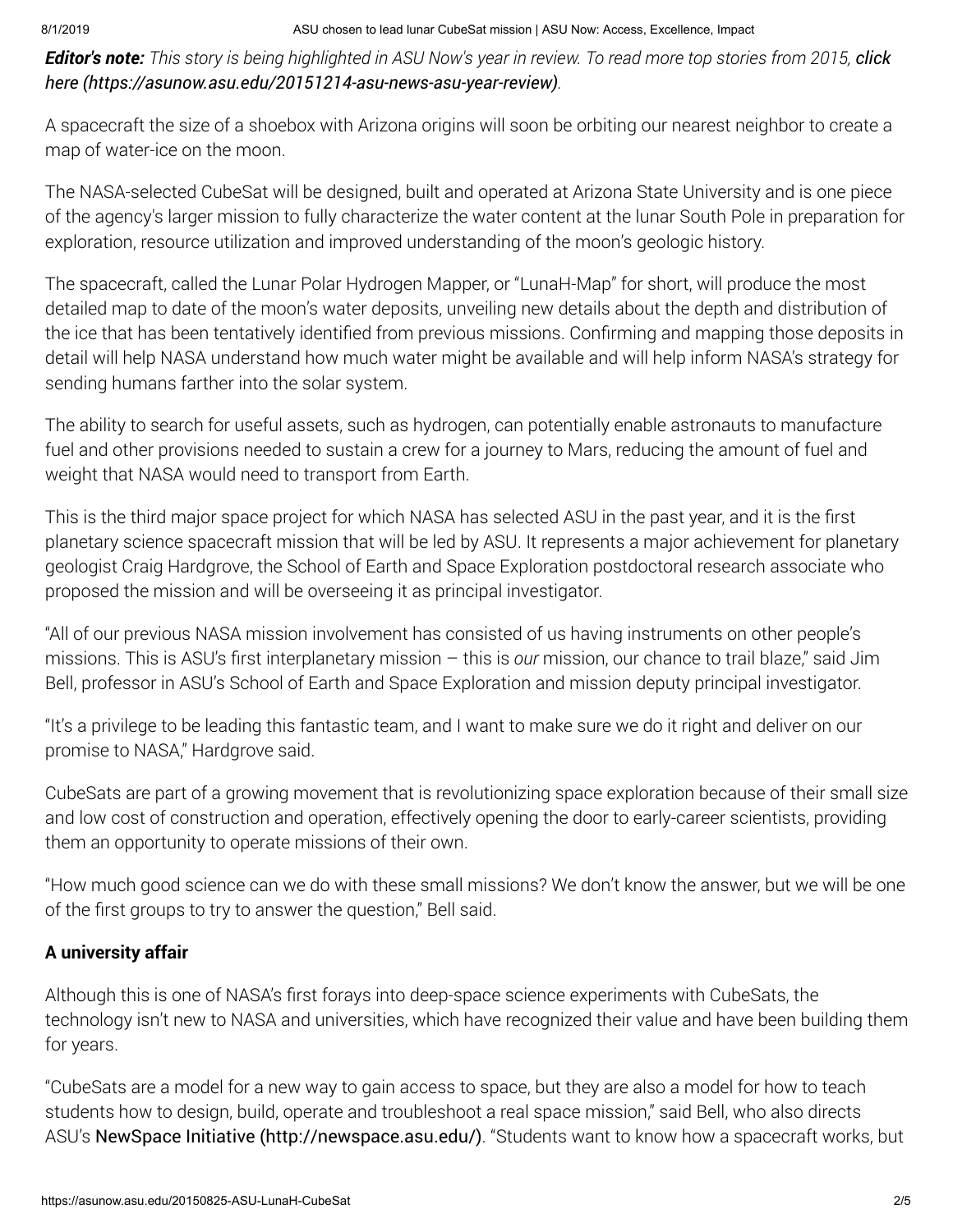not just from a PowerPoint presentation. This is their opportunity to build something. Break it. Fix it. Test it again. Launch it. Operate it. And that is the beauty of CubeSats; they provide students with the experience of going through the complete mission process."

LunaH-Map will be designed, built and tested on ASU's Tempe campus, in partnership with NASA's Jet Propulsion Laboratory and several other partners supplying space-qualified hardware and services. LunaH-Map leverages technology from at least six small commercial space companies with expert knowledge and experience in building spacecraft hardware: Radiation Monitoring Devices, Busek, KinetX, NASA's Ames Research Center, Catholic University of America, and Planetary Resources.

Overseeing all aspects of the spacecraft engineering is the mission's chief engineer and co-investigator, Jekan Thanga, an assistant professor in ASU's School of Earth and Space Exploration. Much of the design and development of LunaH-Map will be done in his Space and Terrestrial Robotic Exploration (SpaceTREx) Laboratory and clean rooms in ASU's state-of-the-art Interdisciplinary Science and Technology Building 4, which with their glass windows offer an opportunity for visitors to watch the spacecraft being built, tested and operated.

In total, there will be 15 to 20 ASU professionals, including students, working on all aspects of the design, development, testing and delivery of the spacecraft.

"Within the United States there only about seven institutions that are doing interplanetary CubeSat missions," Thanga said. "ASU brings together scientists and engineers to work on radical new concepts together, from the start. This innovative collaboration strategy leads to greater science return, and more creativity and capability."

Other co-investigators from ASU include Professor Mark Robinson and Associate Research Professor Paul Scowen from the School of Earth and Space Exploration.

# Small, low-cost, but sophisticated

LunaH-Map, along with a number of other deep-space CubeSats, is a candidate to fly to lunar orbit on Exploration Mission-1, the first flight of NASA's Space Launch System (SLS), which will be the most powerful rocket ever built and will enable astronauts in the Orion spacecraft to travel deeper into the solar system. NASA will provide several CubeSat missions spots on the maiden SLS mission.

LunaH-Map is a 6U ("6 unit") CubeSat. One "unit" is a cube measuring 4.7 inches on a side; LunaH-Map strings six of these CubeSat building blocks together and weighs as much as a small child (about 30 pounds).

But just because it is small, doesn't mean it is less sophisticated – in this case, as with our smartphones, size doesn't compromise capabilities. LunaH-Map's design allows for all the necessary sensors and instruments to be securely packaged inside. A jack-in-the-box-like deployer releases the spacecraft and panels pop out like little wings.

Once it arrives at the moon, the tiny spacecraft will embark on a 60-day science mission, consisting of 141 science orbits, using a suite of science instruments.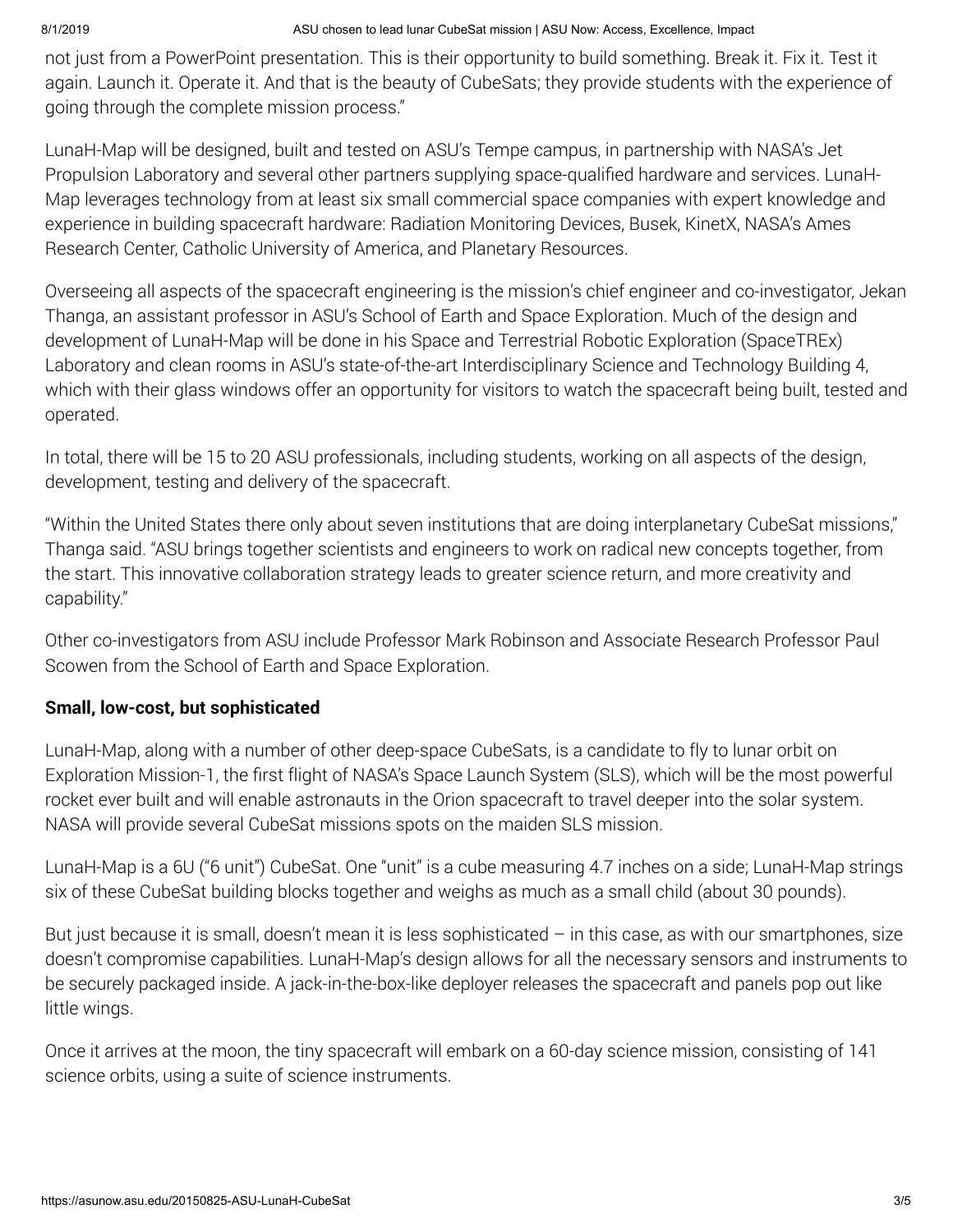

The tiny CubeSat is a big win for planetary geologist Craig Hardgrove, the School of Earth and Space Exploration postdoctora research associate who proposed the mission and will be overseeing it as principal investigator. Ken Fagan/ASU Now

Its main instrument is a neutron detector designed to sense the presence of hydrogen by measuring the energies of neutrons that have interacted with and subsequently leaked back out of the material in the top meter of the lunar surface.

"We know from previous missions there is an increased abundance of hydrogen at the lunar poles. But we don't know how much or exactly where," Hardgrove said. "NASA has funded three different CubeSats to learn more: Lunar IceCube, Lunar FLASHLIGHT and LunaH-Map. They all look for water in different ways and provide different types of information."

As LunaH-Map flies over the lunar South Pole at a very low altitude, it counts the energies of neutrons that have leaked out of the lunar surface. The energy distribution of the neutrons that hit the detectors tells us about the amount of hydrogen that's buried in the top meter of lunar soil.

LunaH-Map will map the hydrogen content of the entire South Pole of the moon, including within permanently shadowed regions at high resolution. LunaH-Map will measure the bulk hydrogen content, up to a meter beneath the lunar surface, while the instruments on both Lunar IceCube and FLASHLIGHT will tell us about the very top few microns. LunaH-Map will create the highest-resolution maps of regional near-surface (topmeter) water-ice distribution across the entire South Pole of the moon.